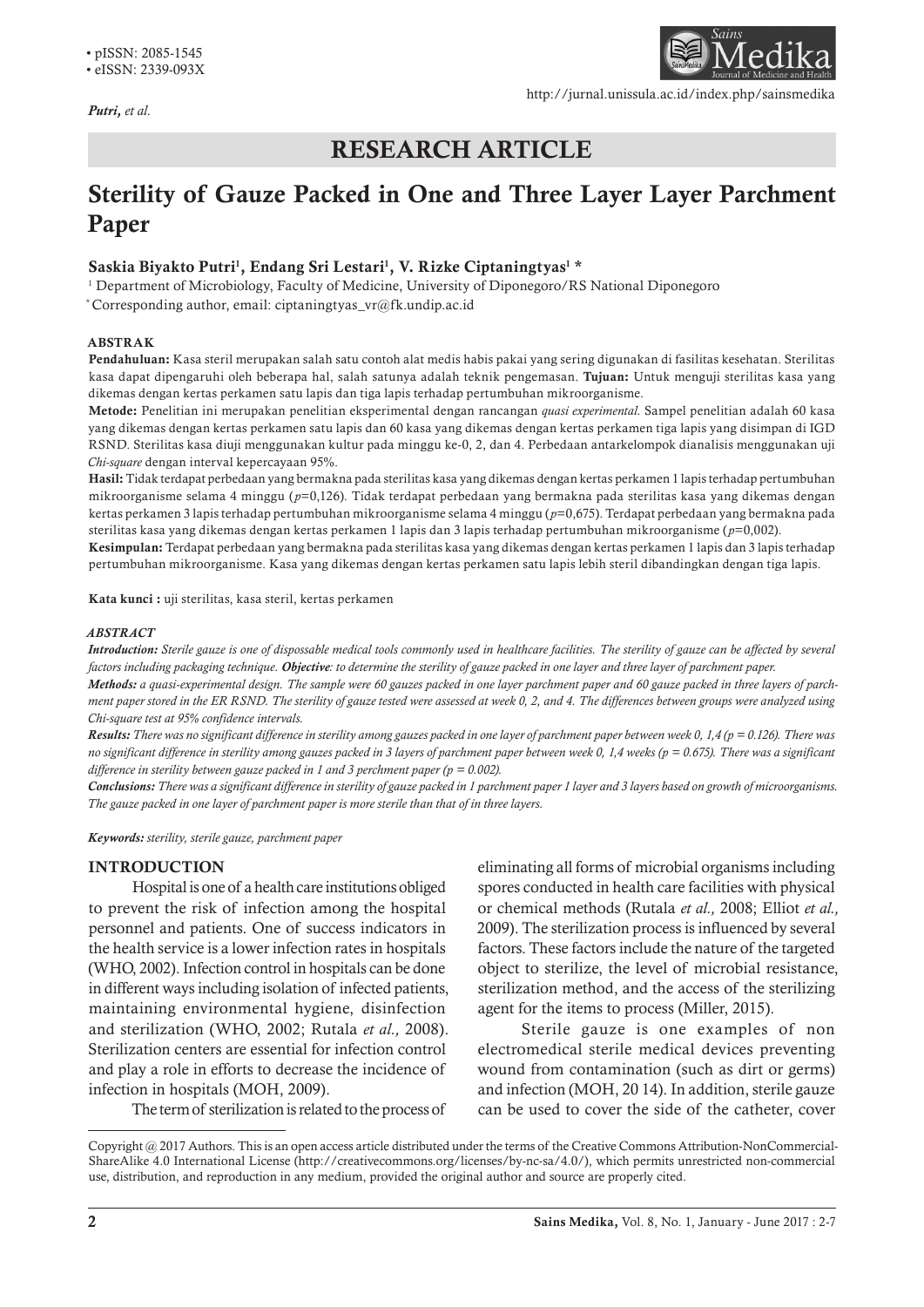http://jurnal.unissula.ac.id/index.php/sainsmedika

*Sterility of Gauze Packed in One and Three Layer Layer Parchment Paper...*



Figure 1. Flow Research

the incision area before surgery, and wipe the blood and mucus from the nose and mouth of the newborn babies (Meah *et al.,* 2016; Gates and Fink, 2008; Yoost and Crawford, 2016; Tsyhykalo, 2011; Thygerson *et al.,* 2012).

The sterility of gauze can be affected by several factors such as the method of sterilization, packaging sizes, packaging method, the level of resistance to chemicals and packaging materials (Berger and Dodrill, 2001; Price and Frey, 2004). *Rumah Sakit Nasional Diponegoro Semarang* (RSND) or Diponegoro National Hospital is the new hospitals which strive to improve its quality of health services. The central sterilization as an important part of the hospital is developing the most effective and efficient packaging mothod using parchment paper. Thus, a study on the sterility of gauze packed with parchment paper (one layer and threelayer) is needed.

## **METHODS**

This was an experimental study with a quasiexperimental design using primary data of the growth of bacterial colonies on the gauze packed in one layer of the three layer of parchment paper RSND betwen May and June 2016. The exclusion criteria of this study was broken, wet, torn, and open parchment. The procedures

performed in this study was a tool preparation, packaging of sterile gauze with parchment paper, tool sterilization, preparation of medium Nutrient Agar, sterility testing, and analysis of the sterility test (Figure 1).

## Parchment Paper

Parchment paper Steri-Green C Paperwrap 3M (cat no. 075) cut in the size of  $5x5$  cm<sup>2</sup>.

### Mechanical Packaging

Gauze has been cut to the size of  $1x1 \text{ cm}^2$ wrapped in one layer and three layer parchment paper. Packaging method using the envelope fold. Folding techniques like making envelopes. Indicators internal sterility 3M *Comply*  $TM$  is placed on top of the screen to ensure the sterility of gauze. Gauze that had been packed with parchment paper were wrapped in an air tight plastic container laid out according to the time interval decision (Figure. 2).

#### Gauze Sterilization

Gauze packed in parchment paper was sterilized using steam (autoclaving) in CSSD RSND (GETINGE 400/500HC series steam sterilizer with pacs 3500 controls).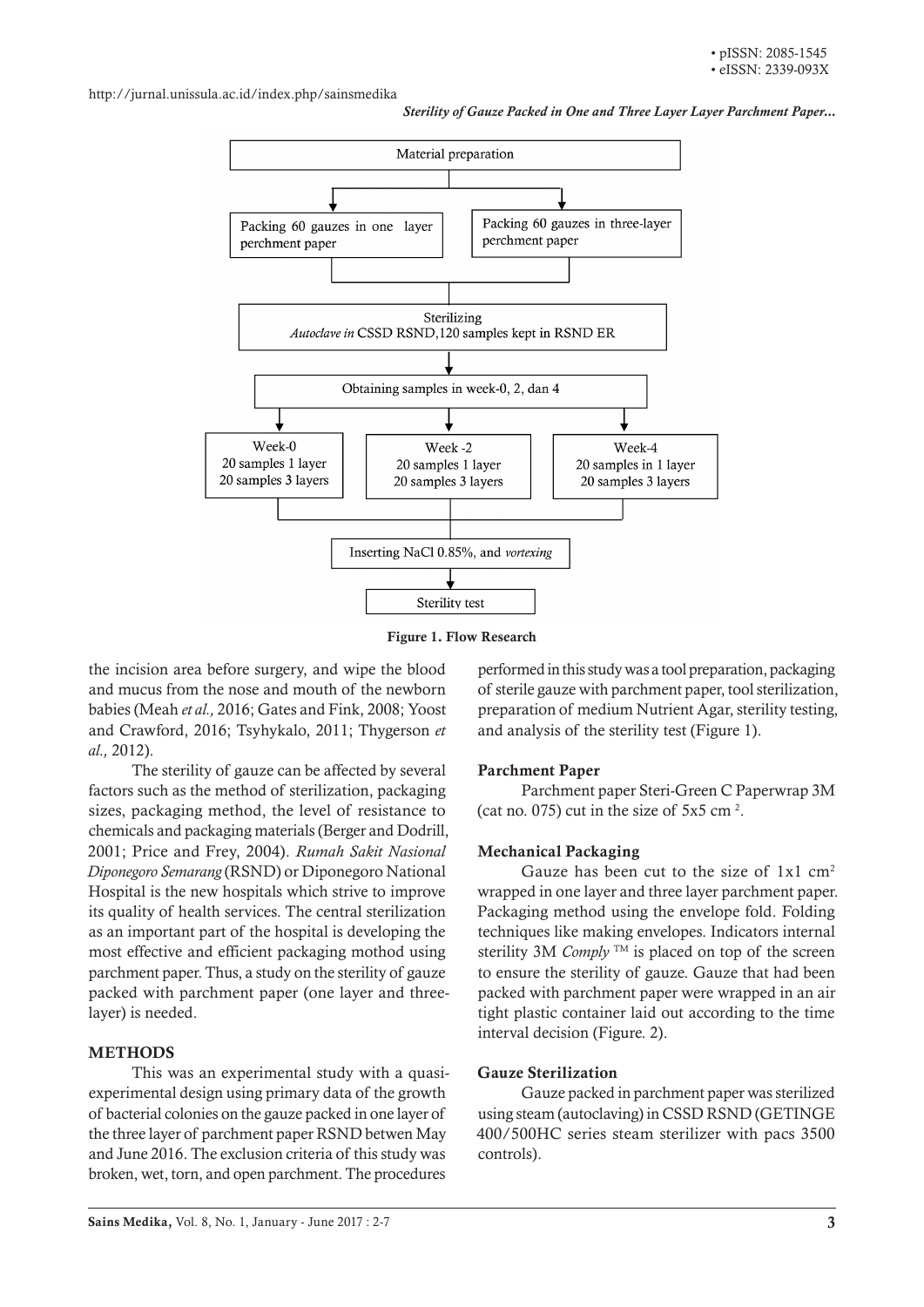*Putri, et al.*



Figure 2. Mechanical folding From Surgical Technology fo r the Surgical Technologist: AP ositive Care Approach (Price 2014, p.157)

| the gauze samples |                  |            |       |  |
|-------------------|------------------|------------|-------|--|
| Gauze             | Microbial growth | p          |       |  |
| Packaging         | Grow             | not grow   |       |  |
| 1 layer           | $2(3.3\%)$       | 58 (96.7%) |       |  |
| 3 layers          | 13 (21.7%)       | 47 (78.3%) | 0.002 |  |
|                   |                  |            |       |  |

# Table 1. Differences in microbial growth in the gauze samples

## The Preparation of Media Nutrient Agar (NA)

Composition (g/L): *Peptone from meat* (5), *Meat extract* (3), Agar (12).

Method: 14 grams Nutrient agar (HIMEDIA (M001)) were dissolved in distilled water to 500 ml, then heated above the boiling water bath until clear using a hot plate, sterilization by autoclaving in the microbiology laboratory at a temperature of 121˚C for 15 minutes.

# Sterility Test

At the pre determined time, packed and stored gauze was re-opened at week 0, 2, 4 each as many as 40 samples, 20 samples consisting of one layer and 20 samples of three layers. The discoloration was observed in internal indicators. The gauze was taken with sterile tweezers and inserted into a tube of sterile saline 0.85% and then in the *vortex*. 20 uL solution of *vortex* was taken using a micropipette and dropped on media NA and spread with glass spreader. Media NA was placed in an incubator at a temperature of 35˚C for 18 hours later and was observed for changes to the medium NA (is there a growth of germs). The observation results were recorded in the research log book.

# significance ( $p = 1.000$ ) between the amount of time

Once saved during week 0, week 2 and week

# Table 2. Storage duration and microbial growth

| <b>Storage</b><br>duration | growth of<br>Microorganisms |            | p     |
|----------------------------|-----------------------------|------------|-------|
| Sterile gauze              | Grow                        | not grow   |       |
| Week 0                     | $5(12.5\%)$                 | 15 (87.5%) |       |
| Week 2                     | $5(12.5\%)$                 | 15 (87.5%) | 1,000 |
| Week 4                     | $5(12.5\%)$                 | 15 (87.5%) |       |

# Data Analysis

Microbial growth on the NA media of gauze packed with 1 layer parchment paper 1 and 3 layer during the sampling period at week 0, week 2 and week 4 were analyzed using Chi-square test with a 95% confidence interval.

# **RESULTS**

Comparison of sterility between the sterile gauzes Table 1 shows that there was difference in sterility between gauze packed in one and three –layer perchment based on the bacterial growth. The analysis showed  $p = 0.00$  ( $p < 0.05$ ), meaning that there was a significant difference between the sterility between gauze packed in one and three –layer perchment based on the bacterial growth.

Storage Duration and Microbial Growth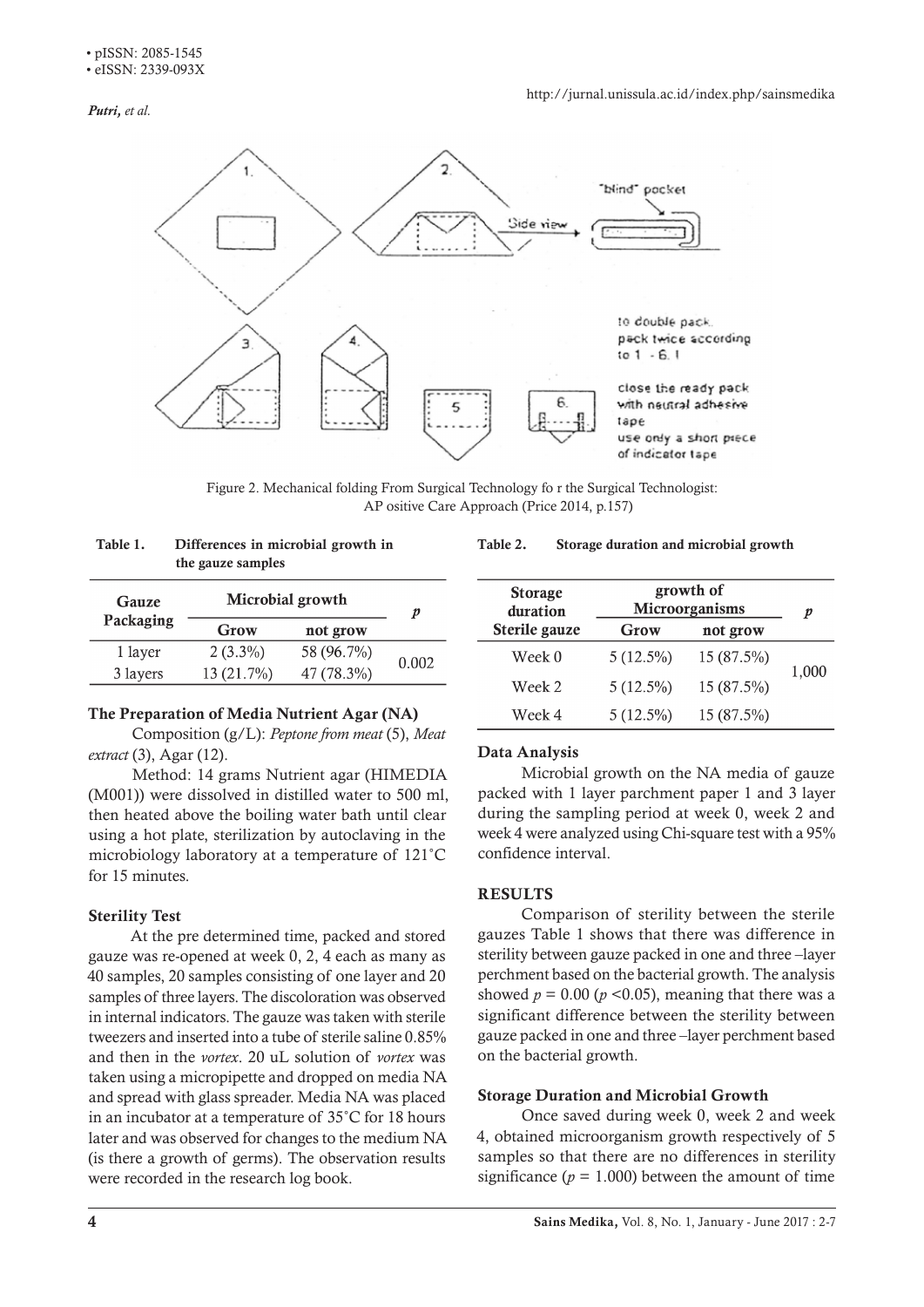*Sterility of Gauze Packed in One and Three Layer Layer Parchment Paper...*

sterile gauze packed with parchment paper 1 layer and 3 layer on the growth of microorganisms (Table 2).

## Comparison of microbial growth between different duration of storage and packaging methods

Based on Table 3, obtained the growth of microorganisms on the packaging 3 layers as many as five samples each at week 0 and week 4, in week 2 as many as 3 samples, while the packaging 1 layer found 2 samples only at week 2. The analysis showed the value of  $p = 0.000$  ( $p < 0.05$ ), meant there were significant differences between the sterility of the packing gauze with parchment paper 1 layer and 3 layer against the growth of microorganisms.

| Table 3. | Duration of Storage and Growth |  |  |
|----------|--------------------------------|--|--|
|          | <b>Microorganisms</b>          |  |  |

| variable    | growth of<br><b>Microorganisms</b> | p         |       |
|-------------|------------------------------------|-----------|-------|
|             | <b>Not Grow</b><br>Grow            |           |       |
| Week 0      |                                    |           |       |
| Packaging 1 |                                    |           |       |
| layer       | $0(0.0\%)$                         | 20 (100%) | 0,000 |
| Packaging 3 | 5(25%)                             | 15 (75%)  |       |
| layers      |                                    |           |       |
| Week 2      |                                    |           |       |
| Packaging 1 |                                    |           |       |
| layer       | $2(10\%)$                          | 18 (90%)  |       |
| Packaging 3 | 3(15%)                             | 17 (85%)  | 0,000 |
| layers      |                                    |           |       |
| Week 4      |                                    |           |       |
| Packaging 1 |                                    |           |       |
| layer       | $0(0.0\%)$                         | 20 (100%) |       |
| Packaging 3 | 5(25%)                             | 15 (75%)  | 0,000 |
| layers      |                                    |           |       |

Table 4. Microbial Growth of Sterile Gauze 1 And 3 Layer Perchment Paper and Storage Duration

| Long<br><b>Storage</b> | 1 layer       |                 |       | 3 layers   |               |       |
|------------------------|---------------|-----------------|-------|------------|---------------|-------|
|                        | Grow          | not<br>grow     | $p^*$ | Grow       | not<br>Grow   | $p^*$ |
| Week 0                 | $(0.0\%)$     | 20<br>$(100\%)$ |       | 5<br>(25%) | 15<br>(75%)   |       |
| Week 2                 | 2<br>$(10\%)$ | 18<br>$(90\%)$  | 0.126 | ٩<br>(15%) | 17<br>(85%)   | .675  |
| Week 4                 | $(0.0\%)$     | 20<br>100%)     |       | 5<br>25%   | 15<br>$75\%)$ |       |

Table 4 shows there was no significant difference in the microbial growth between gauze between one and three layer perchment paper at weeks 0, 2, 4. The analysis showed the value of  $p = 0.126$ . The result showed 3 layer of packaging analysis indicates the value  $p = 0$ , 675, meaning that there was no significant difference in microbial growth between the packaging 3 layers of gauze to the amount of time (weeks 0, 2, and 4).

#### **DISCUSSION**

This study showed that there was no significant difference in sterility ( $p = 1.000$ ) between the storage duration of sterile gauze for 0, 2, and 4 weeks with parchment paper 1 layer and 3 layer. This is consistent with previous research by Maulinda Yosinaga, gauze packed with parchment paper remain sterile for 3 days (Yosinaga, 2009). Other studies have showed that a sterile gauze with parchment paper packaging remains sterile until day 14 (Sihotang, 2009). Gauze packed in parchment paper remain sterile after being stored due parchment paper at the time of manufacture processed in acid. Acid modified cellulose to make paper smoother and resistant to water and oil (Marsh and Bugushu, 2007).

Our data showed a significant difference in sterility between gauze packed with parchment paper 1 layer and 3 layers based on growth of microorganisms. The difference is possibly due to the density of sterility gauze packing three layers that are too dense to make access to hot water from the steam sterilization process can not penetrate the netting so that the sterilization process was not optimal and causes the growth of bacteria on nutrient agar media (Miller, 2015). It is evident from the lack of intensity (not black) internal sterilization indicator placed on the packaging of gauze that contained the growth of microorganisms. At the time of the study, external indicators, indicators of mechanical and biological indicators in the CSSD in RSND showed good results.

In this study, the possibility of contamination was because it was conducted by one researcher, by the same method, the same time, as well as performed in laminary flow to reduce the risk of exposure. Limitations of this study is the absence of randomization and the limited time. Studies with a longer storage duration to compare the packaging using parchment paper and plastic pouche are needed.

#### **CONCLUSION**

In conclusion, this study shows a significant difference in sterility between gauze packed in one and three parchment papers. The gauze packed in one layer of parchment paper is more sterile than that of in three layers of perchment paper.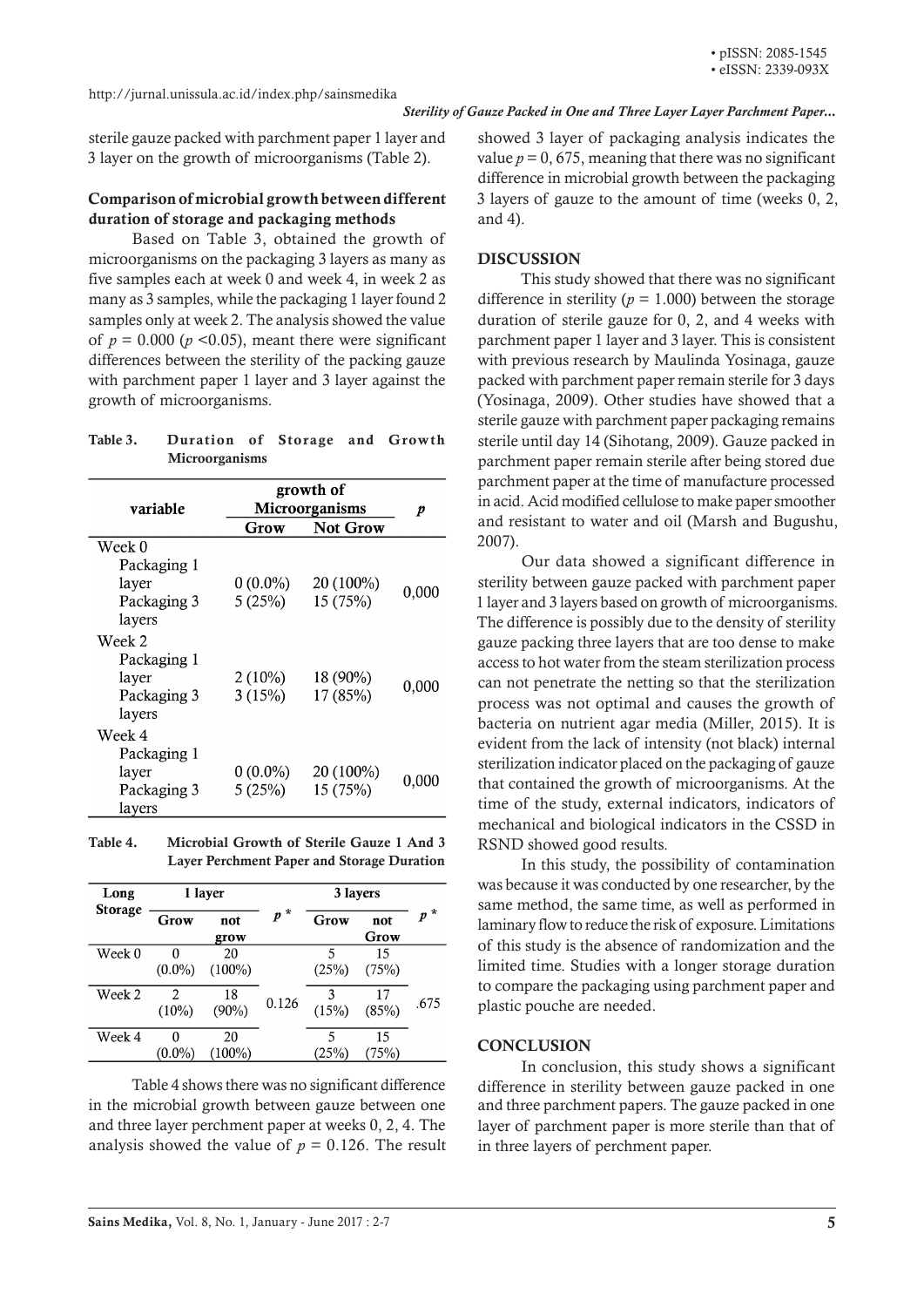• eISSN: 2339-093X

### *Putri, et al.*

## Aknowledgement

The authors wish to thank the Board of Directors of the National Hospital and Chief of the Microbiology Diponegoro for the permit and Indah and Mas Bambang at the National Microbiology Labolatoy of Diponegoro National Hospital for the assistance during the study. This study was supported by the grant of PNBK FK UNDIP FY 2016 with Registration number of 19/SK/ UN7/KP/2015 on behalf of dr. Endang Sri Lestari, Ph.D. This study was approved by the Ethics Committee for Health Research, Faculty of Medicine, University of Diponegoro dr. Kariadi Semarang. The authors has no conflict of interest to declare.

# **REFERENCES**

- Berger, K. & Dodrill, D. 2001. *Achieving efficacy and sterility in flexible packaging.* Available from: http://www.mddionline.com/article/achievingefficacy-and-sterility-flexible-packaging [13 December 2015]
- Depkes RI 2009. Pedoman instalasi pusat sterilisasi di rumah sakit. Available from: https:// www.scribd.com/doc/125127495/Pedoman-Instalasi-Pusat-Sterilisasi-Central-Sterile-Supply-DepartmentCSSD-Di-Rumah-Sakit-Departemen-Kesehatan-Republik-Indonesia-Jakarta-2009 [11 December 2015]
- Depkes RI 2014. Peraturan Menteri Kesehatan Nomor 4 Tahun 2014 Tentang Cara Distribusi Alat Kesehatan yang Baik. Available from: binfar. kemkes.go.id?wpdmact=process&did=NzAua G90bGluaw== [11 December 2015]
- Elliot, T., Worthington, T., Osman, H., Gill, M. 2009. *Mikrobiologi kedokteran & infeksi 4th ed,* Penerbit Buku Kedokteran EGC, Jakarta.
- Gates, R.A. & Fink, R.M. 2008. *Oncology nursing secrets,*  Mosby Elsevier, Philadelphia. Available from: Elsevier eBook [12 December 2015]
- Marsh, K. & Bugushu, B. 2007. 'Food packaging- roles, materials and environmental issues', *Journal of Food Science,* vol. 72, no. 3, pp. R39-55. Available from: http://www.ift.org/~/media/ Knowledge%20Center/Science%20Reports/ Scientific%20Status%20Summaries/ FoodPackagingEnviron\_0407.pdf [13 December 2015]
- Meah, Y.S., Gliatto, P.M., Ko, F.C., Skovran, D. 2016.'Wound care in home based settings'

http://jurnal.unissula.ac.id/index.php/sainsmedika

in Hayashi, JL, Leff, B (ed) *Geriatric Home-Based Medical Care: Principal and Practice,* pp. 195. Springer International Publishing AG, Switzerland. Available from: https://books. google.co.id/books?id=LqgvCwAAQBAJ&p g=PR4&dq=Geriatric+Home-Based+Medica l+Care:+Principle+and+Practice.+Switzerlan d:%09Springer+International+Publishing+AG; +2016.&hl=id&sa=X&ved=0ahUKEwinp4SC\_ p\_PAhXFLmMKHaUvBD8Q6AEIHzAA#v= onepage&q=Geriatric%20Home-Based%20Me dical%20Care%3A%20Principle%20and%20Pr actice.%20Switzerland%3A%09Springer%20In ternational%20Publishing%20AG%3B%20201 6.&f=false [12 December 2015]

- Miller, C. 2015. *Infection control: factors influencing the sterilization process.* Available from: http://www. rdhmag.com/articles/print/volume-21/issue-4/ columns/infection-control-factors-influencingthe-sterilization-process.html [11 December 2015]
- Price, B.D. & Frey, K. 2004. 'Asepsis and sterile technique' in Caruthers,BL, Price, P, Junge, TL (ed) Surgical technology for the surgical technologist: a positive care approach, pp.156- 7. Delmar Thomson Learning, New York. Available from: https://books.google.co.id/boo ks?id=NSEMotxySvEC&printsec=frontcover#v =onepage&q&f=false [13 December 2015]
- Rutala, W.A. & Weber, D.J. 2008. 'Disinfection and sterilization in health care facilities: what clinicians need to know'. *Clinical Infectious Disease.* vol.39, pp.702-9. Available from: cid. oxfordjournals.org/content/39/5/702.full.pdf [11 December 2015]
- Rutala, W.A., Weber, D.J., HICPAC 2008. Guideline for disinfection and sterilization in healthcare facilities. Available from: www.cdc.gov/hicpac/ pdf/guidelines/disinfection\_nov\_2008.pdf [11 December 2015]
- Sihotang, E.T.J. 2009. *Uji sterilitas kasa steril yang dikemas dengan plastik dan kertas perkamen dari Apotek "X" di Samarinda Ilir,* undergraduate thesis, University of Surabaya.
- Thygerson, A.L., Gulli, B., Piazza, G.R., ACEP, ACSI 2012. First Aid, CPR, and AED Standard 6th ed, Jones &Bartlett Learning, Sudbury, MA. Available from: eBook library [12 December 2015]